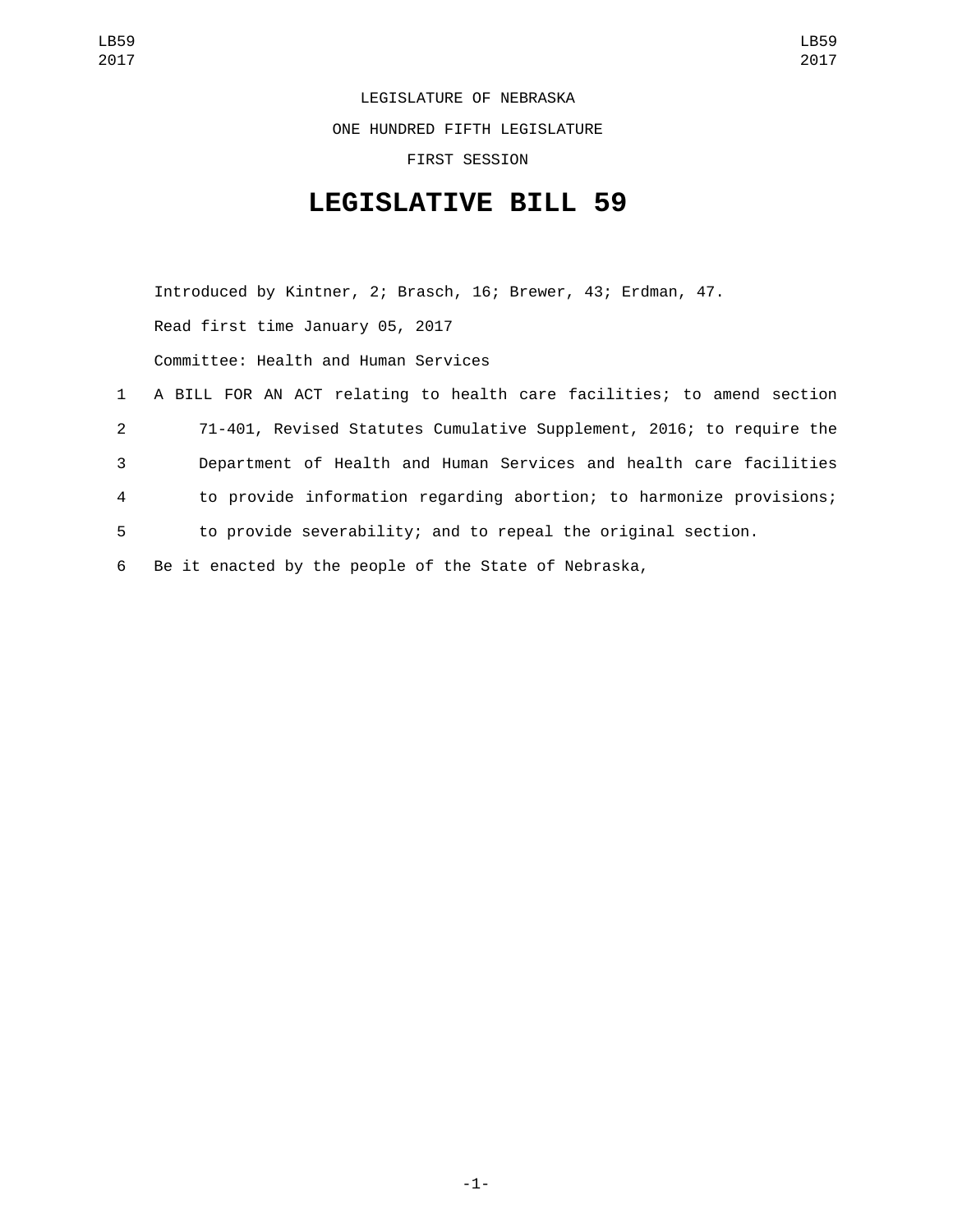| LB59<br>2017   | LB59<br>2017                                                              |
|----------------|---------------------------------------------------------------------------|
| $\mathbf{1}$   | Section 1. Section 71-401, Revised Statutes Cumulative Supplement,        |
| $\overline{2}$ | 2016, is amended to read:                                                 |
| $\sqrt{3}$     | 71-401 Sections 71-401 to 71-474 and sections 2 and 3 of this act         |
| 4              | shall be known and may be cited as the Health Care Facility Licensure     |
| 5              | Act.                                                                      |
| 6              | (1) The Department of Health and Human Services shall<br>Sec. 2.          |
| $\overline{7}$ | develop and maintain a dedicated Internet web page on the web site of the |
| 8              | Department of Health and Human Services to provide the information        |
| 9              | described in this section and section 28-327.01. No information regarding |
| 10             | who uses the web page shall be collected or maintained. The department    |
| 11             | shall monitor the web page on a regular basis and shall immediately       |
| 12             | notify health care facilities which provide abortions as defined in       |
| 13             | section 28-326 of any change in the location of the material on the web   |
| 14             | page.                                                                     |
| 15             | (2) The department shall ensure that the web page:                        |
| 16             | (a) Uses user-friendly search capabilities to ensure that the             |
| 17             | information described in this section and section 28-327.01 is easily     |
| 18             | accessible and is searchable by keywords and phrases, specifically to     |
| 19             | ensure that entering the terms "abortion" and "abortion information"      |
| 20             | yields the information described in this section and section 28-327.01,   |
| 21             | regardless of how such information is labeled;                            |
| 22             | (b) Allows for the printing of such information other than videos;        |
| 23             | (c) Gives clear, prominent instructions on how to obtain the              |
| 24             | information in printed form; and                                          |
| 25             | (d) Is accessible to the public without requiring registration or         |
| 26             | use of a user name, a password, or another user identification.           |
| 27             | (3) The department shall include on the web page developed under          |
| 28             | subsection (1) of this section video of ultrasound images, using the best |
| 29             | available ultrasound technology, of an unborn child as defined in section |
| 30             | 28-396 at two-week gestational increments.                                |
| 31             | If a health care facility which provides abortions as<br>Sec. 3.          |

-2-